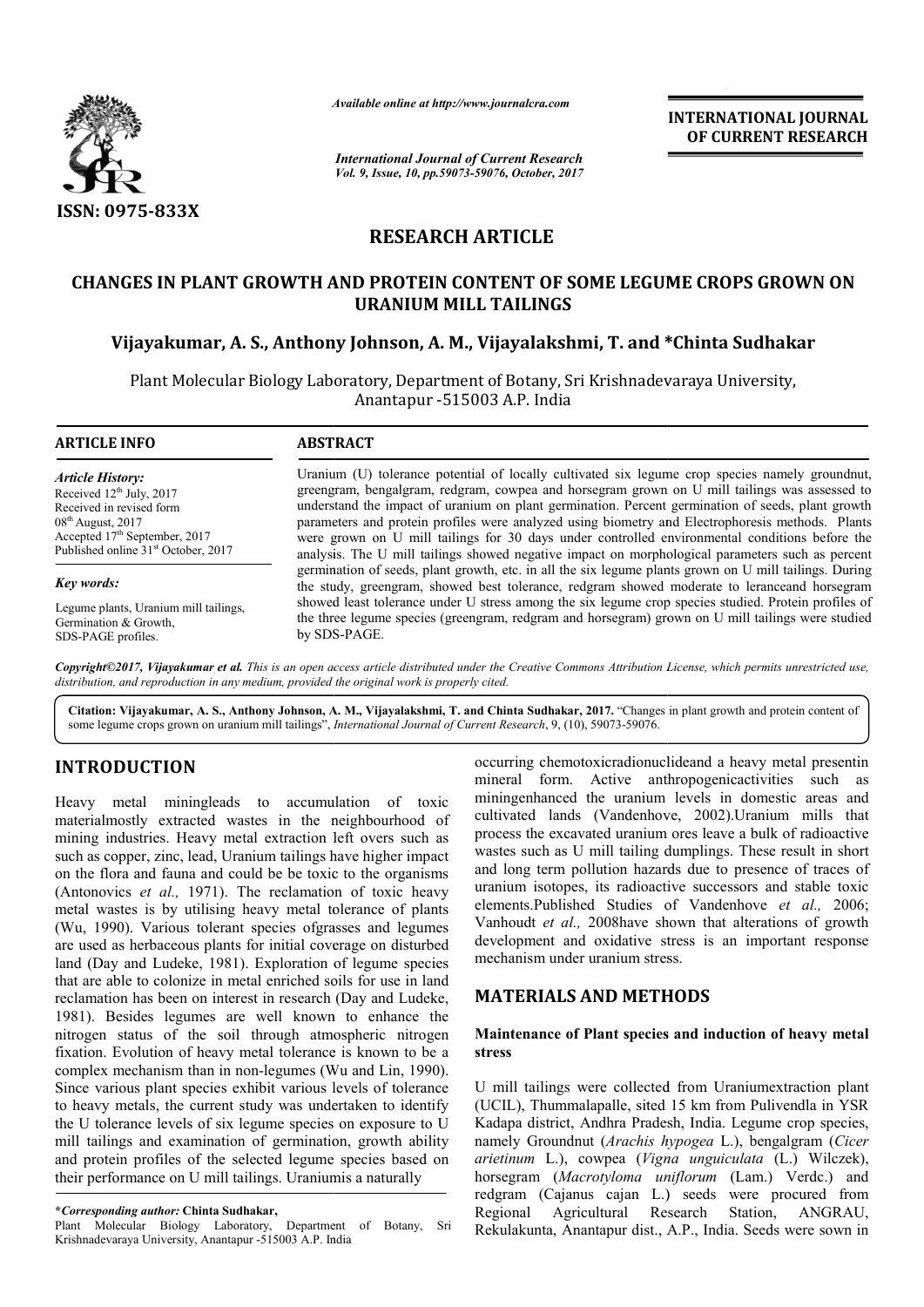earthen pots containing air dried red soil(garden soil), Uranium mining area (UCIL-Tummalapalli,Y.S.R Kadapa Dist.) surface soil and Uranium mill tailings amended in 1:1 proportion with garden soil. The pots were maintained under natural photoperiod (12-14 h at temperature  $28 \pm 4$ °C) in the mesh house and were irrigated once a day with tap water. After germination, seedlings were thinned to three per pot and maintained for 30 days. 30-day-old plants were uprooted carefully, the leaves and roots were separated and were used freshly for experiments or flash frozen in liquid nitrogen, stored at -80°C until further use.

#### **Germination studies**

After a week of sowing the seeds, the germinated seed number was counted in every pot of all the crop species. Later the percentage germination is calculated by using the formula. Percent germination of seeds sown  $=$  (No. of seeds germinated/No. of seeds sown) X 100

#### **Growth parameters**

The 30-days-old plants of all the six crop species were carefully uprooted from pots and washed thoroughly under running tap water, later, further with R.O. water (Millipore, USA). Plant growth parameters were determined by measuring the length of the root and shoot system. Percent of plant growth was determined by assuming the control plant growth as 100%.

#### **SDS PAGE analysis of total plant proteins under U stress Extraction of plant proteins**

Plant proteins were prepared by extraction with Trichloroacetic acid (TCA)/acetone method (Damerval *et al.,* 1986). 1gm of 30 days old plant leaves were dry-crushed in a liquid nitrogencooled mortar. To this, 5 ml of extraction buffer (0.1MTris pH 7.4, 0.05M EDTA, 10% Glycerol and 5% β-mercaptoethanol) was added and centrifuged at 5000g for 10 min in a refrigerated centrifuge at 4°C. Supernatant was collected into a fresh tube and pellet was discarded. Centrifuge the supernatant at 10,000g for 30 min and obtained a clear supernatant. This is used as crude extract for isolation of proteins by SDS-PAGE.

#### **SDS polyacrylamide gel electrophoresis**

Total protein separation and analysis was done on SDSpolyacrylamide gels (10 x 14 x 0.15 cm) containing 0.1 % SDS (Laemmli, 1970) with a 1.5 cm long 5 % stacking gel on top of an 8.5 cm long 11 % separating gel. Proteins were mixed in sample buffer (50 mM Tris-HCI, pH 6.8,2 % SDS, 10 % glycerol, 3 % β-mercaptoethanol) in 1:1 ratio, heated for 3 min at 95° C and subjected to electrophoresis. Gels were subsequently stained for overnight using Comassie brilliant blue R-250 and destained adequately before analysis in a mixture of methanol, acetic acid and water.

## **RESULTS**

#### **U impact on Seed germination**

Seed germination percentageof the six legume species was counted, calculated and represented in Fig 1. Seed germination percentageof greengram was more compared to all other legume species. The percent of reduction in seed germination ability of the plants was 10% in greengram, 12% in groundnut, 18% in redgram, 27% in bengalgram, 35% in cowpea and 48% in Horsegram compared to that of their respective controls (Fig. 1).



**Figure 1. Percent of plant growth of legumes grown on control, surface soil and uranium mill tailing soils. The mean values (n=5) in a row followed by a different letter for each plant species**  significantly different ( $p \leq 0.05$ ) according to Duncan's multiple **range (DMR) test**



**Figure 2. Percent of seed germination of legumes grown on control, surface soil and uranium mill tailing soils. The mean values (n=5) in a row followed by a different letter for each plant**  species significantly different ( $p \leq 0.05$ ) according to Duncan's **multiple range (DMR) test**



**Figure 3. SDS PAGE Profiles of Greengram (3a), Redgram (3b) and Horsegram (3c). Lane M; Low Molecular Weight Protein Marker (kDa) 18.4- Lysozyme; 20.0 Soybean trypsin inhibitor; 29.0-Carbonic anhydrase; 43.0-Ovalbumin; 66.0- Bovine serum albumin; 97.4-Phosphorylase B C – Control (Plants grown on garden soil), S – Surface (Plants grown on Surface soil in the affected area), T- Uranium mill tailings (Plants grown on garden soil blended with Uranium mill tailings in 1:1 ratio)**

#### **U impact on Plant growth**

Plant growth of the six legume species was measured and represented in Fig 2. Growth of greengram was less affected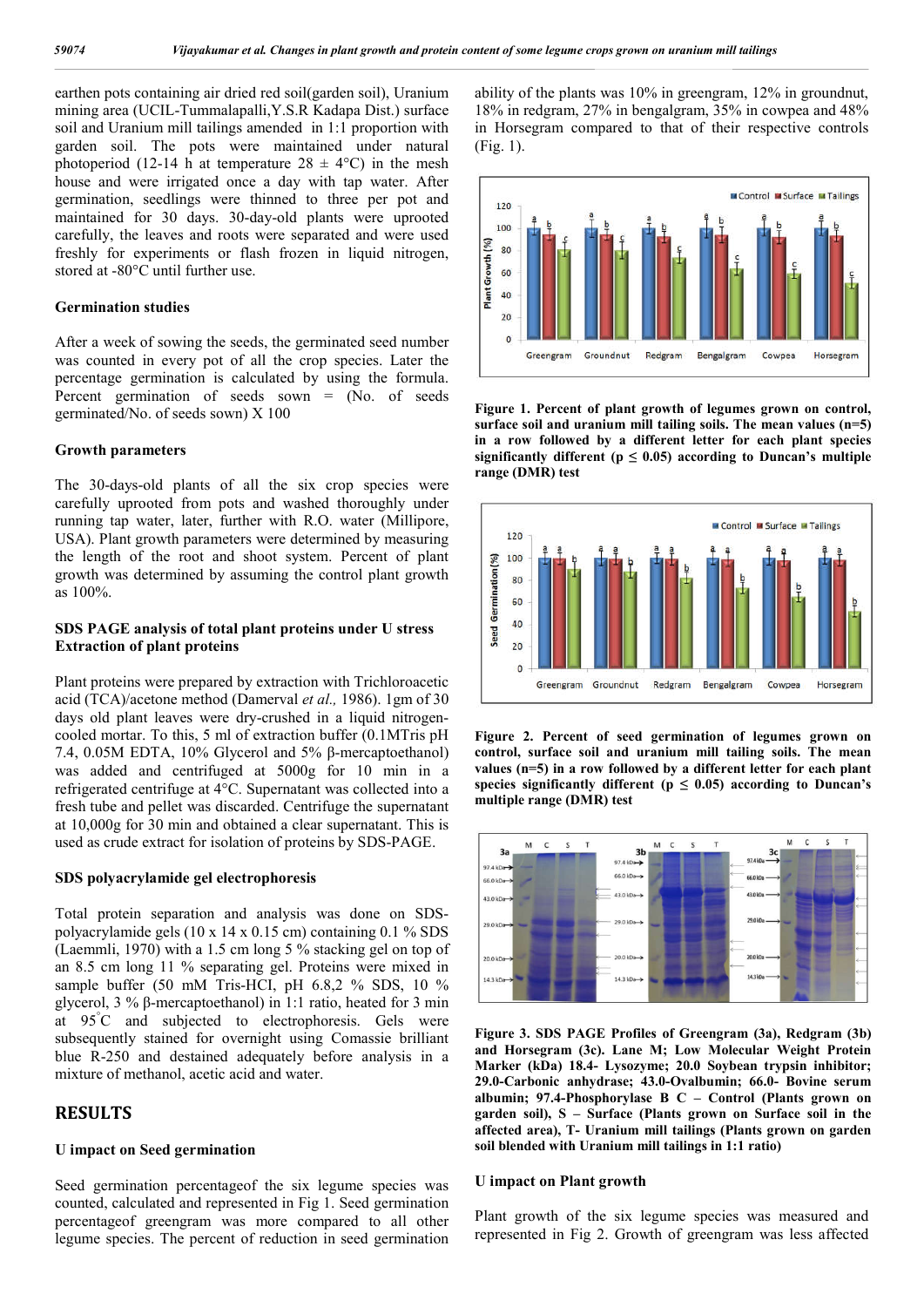compared to all other legume species. Plants grown onUranium mill tailings showed reduction in the growth among all the plant species and the percent of reduction was 19% in greengram, 20% in groundnut, 27% in redgram, 36.4% in bengalgram, 40.9% in cowpea and 51% in Horsegram than that of their respective controls (Fig 2).

#### **Proteome analysis**

Based on the results obtained from SDS-PAGE protein profiling of the three legume species grown on U mill tailings, significant difference in banding pattern and band intensitywere observed compared to their controls (Fig 3a, 3b and 3c). Greengram grown on tailings, showed variance inbanding pattern compared to its control plant as the protein bands with molecular weight 15, 16, 20, 25 and 32 (kDa) are down regulated and 46, 49 and 58 are absent (figure 3a). Redgram grown on tailings showed variance in banding pattern compared to its control plant as the protein bands with molecular weight 17, 22, 24, 50, 70 and 97 (kDa) are down regulated (Figure 3b). Horsegram grown on tailings variance in banding pattern compared to its control plant as the protein bands with molecular weight 10, 16 and 19 are absent, 23, 27, 38, 64, 78, 82 and 95 are down regulated and 43 (kDa) is up regulated (Figure 3c).

## **DISCUSSION**

Heavy metals in high concentration inhibit seed germination, plant growth anddevelopment by disturbing many biochemical and physiological processes. Although seed germination is one of the most complex physiological processes in the plants, germination and subsequent emergence of young roots are less sensitive to metal toxicity than are established seedlings (Ma *et al.*, 1997; Pandey *et al.*, 2008). During seed germination, embryonic cells switch from the quiescent state to a metabolically active state in which complex biochemical and physiological changes occur including protein biosynthesis, chlorophyll synthesis, photosynthesis (Munzuroglu and Geckil, 2002). During seed germination so many hydrolyzing enzymes are synthesized and activated to hydrolyse polysaccharides, proteins and lipids into their monomers. Reduction in germination percentage by heavy metals could be attributed to their inhibitory effect on the activity of hydrolytic enzymes during germination (Bhardwaj *et al.*, 2009). Growth inhibition is a common response to heavy metal stress and is also one of the most important indices of heavy metal tolerance of plants (Fontes *et al.,* 1998; Doncheva *et al.,* 2005; Sundaramoorthy *et al.,* 2010; Hossain *et al.,* 2012; Thounaojam *et al.,* 2012). Green gram (*Vigna radiata* L.) is tested for heavy metal tolerance by Singh *et al.,* 2005. Morphological changes such as root and shoot growth in response to U stress has been studied by various researchers (Schutzendubel *et al.,* 2002; Vandenhove *et al.,* 2006; Cuypers *et al.,* 2011; Vanhoudt *et al.,* 2011). Similarly, in the present study, the root and shoot elongation of Greengram, Redgram and Horsegram were inhibited by U stress (Fig.1). However, the percent decrease in plant growth was less in Greengram than in other legumes, which indicates the better adaptation of Greengram to U stress due to the inhibition in cell elongation process or due to reduced mitotic activity which is evident from the proteome analysis.Total soluble protein content upregulation or down regulation under heavy metal stress may be related to the induced synthesis of stress proteins predominantly enzymes involved in Krebs cycle, glutathione and phytochelatin biosynthesis and some heat shock proteins (Mishra *et al.,* 2006). Based on the results of the study, tolerance oflegume plants to stress of Uranium, it is recommended that greengram may be used for cultivation in the affected area of study.

## **REFERENCES**

- Antonovics, J., Bradshaw, A.D. and Turner, R.G., 1971. Heavy metal tolerance in plants. *Adv. Ecol. Res*, 7, pp.2-85.
- Bhardwaj P., Chaturvedi A.K. and Prasad P. 2009. Effect of enhanced lead and cadmium in soil on physiological and biochemical attributes of *Phaselous vulgaris* L. *Nature and Science*. 7(8): 63-75.
- Cuypers A, Karen S, Jos R, Kelly O, Els K, Tony R, Nele H, Nathalie V, Yves G, Jan C, Jaco V. 2011.The cellular redox state as a modulator in cadmium and copper responses in *Arabidopsis thaliana* seedlings. *Journal of plant physiology* 168(4):309-16.
- Damerval, C., De Vienne, D., Zivy, M. and Thiellement, H., 1986. Technical improvements in two $\Box$ dimensional electrophoresis increase the level of genetic variation detected in wheat $\square$  seedling proteins. *Electrophoresis*, 7(1), pp.52-54.
- Day, A.D. and Ludeke, K.L., 1981. The use of legumes for reclaiming copper mine wastes in the southwestern USA. *Minerals and the Environment*, 3(1), pp.21-23.
- Doncheva S, Amenós M, Poschenrieder C, Barceló J. 2005. Root cell patterning: a primary target for aluminium toxicity in maize. *Journal of experimental botany*. 56(414):1213-20.
- Fontes RL, Cox FR. 1998. Zinc toxicity in soybean grown at high iron concentration in nutrient solution. *Journal of Plant Nutrition*. 21(8):1723-30.
- Hossain, M.A., Piyatida, P., da Silva, J.A.T. and Fujita, M., 2012. Molecular mechanism of heavy metal toxicity and tolerance in plants: central role of glutathione in detoxification of reactive oxygen species and methylglyoxal and in heavy metal chelation. *Journal of Botany*, 2012. Article ID 872875, 37 pages, 2012. doi:10.1155/2012/872875.
- Laemmli, U.K., 1970. Cleavage of structural proteins during the assembly of the head of bacteriophage T4. *Nature*, 227(5259), pp.680-685.
- Ma, J.F., Sasaki, M. and Matsumoto, H., 1997. Al-induced inhibition of root elongation in corn, Zea mays L. is overcome by Si addition. *Plant and Soil*, 188(2), pp.171- 176.
- Mishra, S., Srivastava, S., Tripathi, R.D., Kumar, R., Seth, C.S. and Gupta, D.K., 2006. Lead detoxification by coontail (*Ceratophyllum demersum* L.) involves induction of phytochelatins and antioxidant system in response to its accumulation. *Chemosphere*, 65(6), pp.1027-1039.
- Munzuroglu, O. and Geckil, H., 2002. Effects of metals on seed germination, root elongation, and coleoptile and hypocotyl growth in *Triticum aestivum* and *Cucumis sativus*. *Archives of Environmental Contamination and Toxicology*, 43(2), pp.203-213.
- Pandey, S.N., Nautiyal, B.D. and Sharma, C.P., 2008. Pollution level in distillery effluent and its phytotoxic effect on seed germination and early growth of maize and rice. *Journal of Environmental Biology*, 29(2), p.267.
- Schutzendubel A, Polle A. 2002. Plant responses to abiotic stresses: heavy metallinduced oxidative stress and protection by mycorrhization. *Journal of experimental botany*. 53(372): 1351-65.